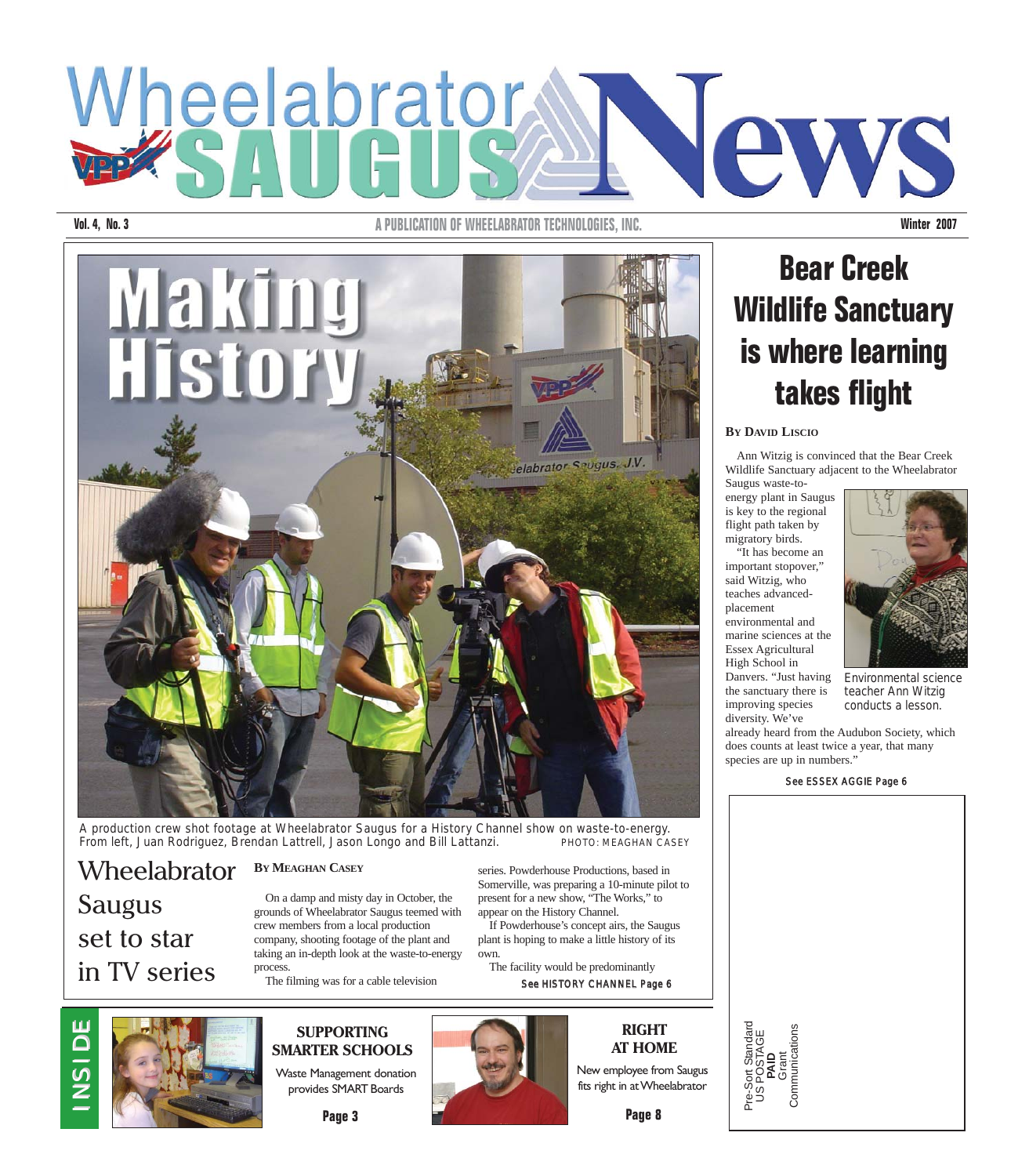### Wheelabrator News

A PUBLICATION OF: Wheelabrator Saugus, J.V.

H. Bruce Manning Regional Vice President

> John O'Rourke Plant Manager

Wheelabrator Saugus, J.V. 100 Salem Turnpike Saugus, MA 01906

Tel. (781) 233-7600 Fax (781) 231-2793 abratortechnologies.com

PRODUCED BY:

GRANT COMMUNICATIONS CONSULTING GROUP Boston/New York (781) 598-8200 e-mail: gccg@grantgroup.com



**JOHN O'ROURKE**

## **Learning never stops at Wheelabrator**

Although many people may not realize it, education plays a key role in what we do at Wheelabrator Saugus.

It is important for us to continually educate members of the community, especially students, on what happens to the trash that is placed on the curb in the morning and gone at night. It benefits you and us when we can reinforce the fact that waste-to-energy is a clean, efficient and environmentally responsible process

that results in renewable energy. We are proud that our facility – the

plant and the adjacent Bear Creek Wildlife Sanctuary – serves as a classroom of sorts for students from elementary school to college. In this edition of Wheelabrator Saugus

It benefits you and us when we can reinforce that waste-to-energy is a clean, efficient and environmentally responsible process that results in renewable energy. "

News, you will read about high school students who use our wildlife sanctuary as a place to study environmental science and college students who toured the plant to explore the relationship between

product consumption and trash generation.

In keeping with the theme of the importance of education, we are pleased to have provided new SMART Boards for the Oaklandvale School, thanks to the generosity of the Waste Management Charitable Foundation. Thanks to Waste Management, our parent company, Oaklandvale students are equipped with one of the key tools of 21st century learning.

All of us at Wheelabrator Saugus wish you and yours an enjoyable and safe holiday season.

*John O'Rourke is plant manager of Wheelabrator Saugus.*

## All in a hard day's work at Wheelabrator Saugus



First-class mechanic Agostinho Moreira concentrates on the job at Wheelabrator Saugus. Moreira has been working at the plant since 1976.

## **Wheelabrator** Saugus Quick Facts

Operating since 1975,Wheelabrator Saugus is the United States' first commercially successful waste-to-energy facility.The plant processes up to 1500 tons per day of municipal solid waste from communities on the North Shore of Massachusetts.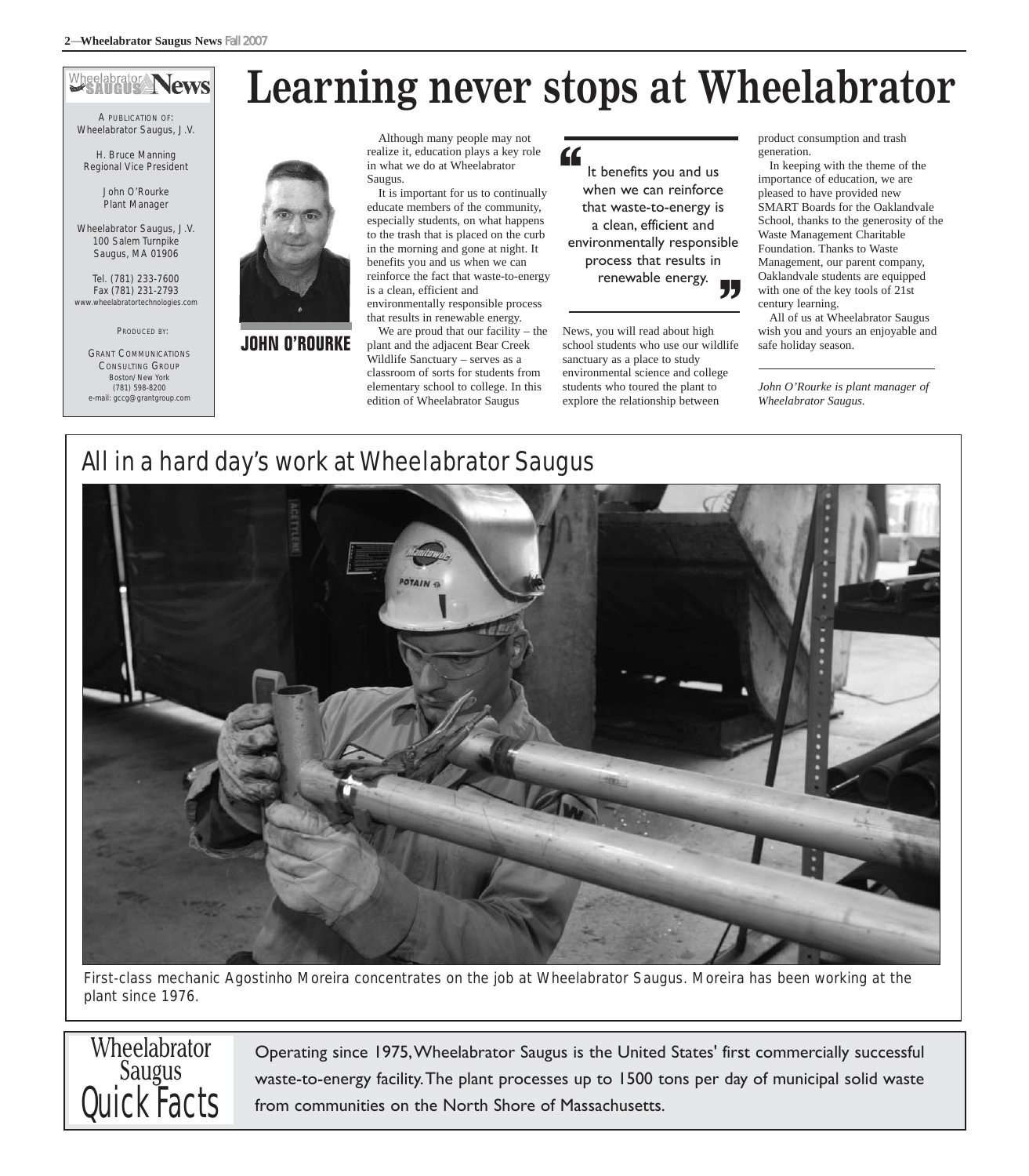

Wheelabrator Saugus Plant Manager John O'Rourke, left, visited Carol D'Angelo's fifth-grade class at the Oaklandvale School to look at the SMART Boards.



Third-graders Alyssa Filappone, left, and Chris McGrane post a thank-you message (center photo) to Wheelabrator.

## Waste Management, Wheelabrator bring new technology to Oaklandvale

#### **BY MEAGHAN CASEY**

Students at the Oaklandvale Elementary School are saying thanks a thousand — times nine.

The students received a \$9,000-boost in technology thanks to a grant from the Waste Management Charitable Foundation. Linda Sapienza, Saugus Business Education Collaborative board member and director of community relations for Wheelabrator Technologies, Inc. secured the grant for the school.

"We're so grateful for Wheelabrator's support," said Oaklandvale Principal Kathy Stanton. "They've always been good to us and the students of Saugus."

The grant money was used to upgrade technology at the Oaklandvale School, supplying classrooms with computers and SMART Boards, which are touchsensitive interactive white boards. Teachers and students can write on the boards with electronic pens and can navigate Web sites or documents with the touch of a finger.

"It's such an amazing tool for teaching and learning," said Stanton.

"It's so impressive to see what kids can do with

technology today," said Wheelabrator Saugus Plant Manager John O'Rourke, who visited Oaklandvale classrooms in November to check out the new technology. "These students are the future engineers, teachers and business people in our communities. It's our job to do anything we can to help supply them with the tools they need to succeed."

The Waste Management Charitable Foundation was established by Waste Management, Inc. to support public charities throughout the U.S., focusing specifically on towns and communities where its facilities are located. Waste Management — Wheelabrator's parent company — is the leading provider of comprehensive waste and environmental services in North America. Based in Houston, the company serves municipal, commercial, industrial and residential customers throughout North America.

In 2006, Wheelabrator secured a foundation grant that was used to supply every classroom at the Waybright Elementary School with new iMac computers and Internet wiring. The funds were also used to integrate Study Island, a Web-based MCAS preparation program, in the school.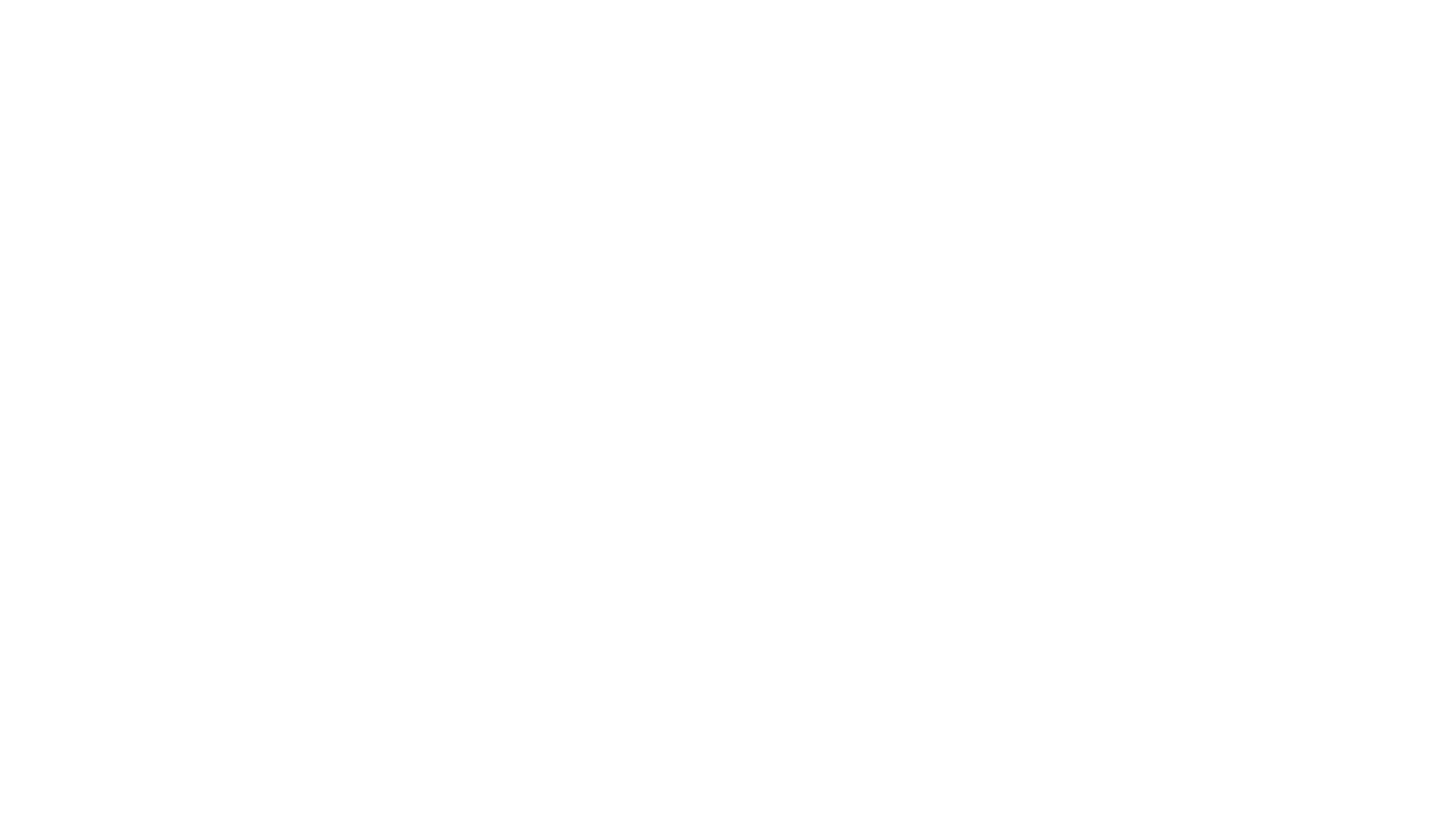## Production crew films at Wheelabrator for TV series

#### HISTORY CHANNEL: from Page 1

featured in an episode entitled, "Where Your Garbage Goes."

"We came up with a list of 50 topics and we decided on trash was it because it's visual," said Powderhouse Creative Director Bill Lattanzi. "It's something everyone thinks about, but they don't really understand."

Lattanzi and his crew focused on the behind-the-scenes process of waste removal and renewal.

"We wanted to show the whole cycle, cradle to cradle — what you don't see after you throw something away," he said. "We started out with curbside collection and then followed where it goes when it's recycled and turned into energy. When you think about it, something that's thrown out is really only at its mid-life. Like reincarnation, it continues on, coming back as something else. It's interesting stuff."

The pilot was narrated by Daniel Wilson, a 29-year-old resident of Portland, Ore. Wilson is a writer and robotics engineer and a contributing editor to Popular Mechanics magazine.

"Our main goal, initially, was to sell the concept and sell Daniel to the network," said producer Thomas Draudt.

Powderhouse worked closely with Waste Management, Inc. – the parent company of Wheelabrator, based in Houston, Texas – to select the locations to film.

"We were told the Saugus plant was the best one in terms of proximity and scale," said Draudt.

Drawing on its 32 years in the business and its role as the first Wheelabrator plant to open, the Saugus facility seemed like the natural choice. Once there, the crew filmed the exterior of the plant, the tipping floor and the charging deck, giving viewers an inside look at the business.

"It's actually a highly technical, skilled job and process," said Lattanzi. "I don't think a lot of people realize what exactly goes into it."

In addition to Wheelabrator Saugus, the crew visited Turnkey Recycling & Environmental Enterprises in Rochester, NH, which is also owned by Waste Management. The Turnkey facility services the disposal, recycling and re-use needs of customers throughout New England.

"Besides doing their job, and doing it well, Wheelabrator Saugus and Turnkey are doing good things in the community and the environment," said Liz Johnson, Waste Management communications manager, who was present for the filming.

For their last stop, the crew toured Danehy Park in Cambridge, which was built on top of a former landfill.

Powderhouse is a regular contributor to the Discovery Channel, the History Channel, TLC, National Geographic Channel, WGBH and NOVA. The company is currently in negotiations with the History Channel to move forward with the show, which is likely to air in March.

"We may be back at Wheelabrator for more, sooner rather than later," said Lattanzi.



## Learning takes flight at bear Creek Wildlife Sanctuary



Bear Creek Wildlife Sanctuary served as a classroom of sorts for AP environmental science students from Essex Aggie High School.

#### ESSEX AGGIE: from Page 1

Witzig's students have been to the 250 acre Saugus site, where fox-tailed phragmites sway in the sea breeze, sharing space with marsh grasses that cover the landfill. Some of her students were born and raised in Saugus, no more than a mile or two from the sanctuary, but were unaware of its ecological significance.

"There are hawks and snowy owls on the reserve," said Witzig, noting that the owls often live along the runways at Logan International Airport in East Boston. "The meadow larks are nesting. The bobolinks are nesting. Birds that were classified as endangered are starting to show up in the area."

The wildlife sanctuary is located along Route 107 in Saugus, adjacent to the waste-to-energy facility. "It's the perfect stopover," Witzig said. "It provides habitat, so the birds go from Logan Airport to the Saugus sanctuary to the barrier communities like Nahant and Plum Island. It's part of the chain."

Witzig, who holds a master's degree in marine science from the University of Maryland, began teaching at Essex Aggie five years ago. In that time, she has nurtured her students' passion for the environment by bringing them out into it, whether it be a field trip to the Saugus sanctuary or a walk through the hills surrounding the school.

By partnering with Wheelabrator Saugus, the agricultural school students can utilize the wildlife sanctuary as an outdoor laboratory, conducting field tests, taking soil samples, and conducting counts of birds and other species. The sanctuary features a classroom building near its entrance.

"It's really cool," said Witzig. "Our role is to educate the community as well as the students to the value of the sanctuary. We want to teach our students environmental science but we also want to make them better citizens."

Lee McMillan, who teaches geology at the school, has been conducting soil tests at the sanctuary, bringing those results back to the classroom. "We did some surface soil analysis this year, looking at things like PH and other factors," she said. "It's great to be able to do field work with the students."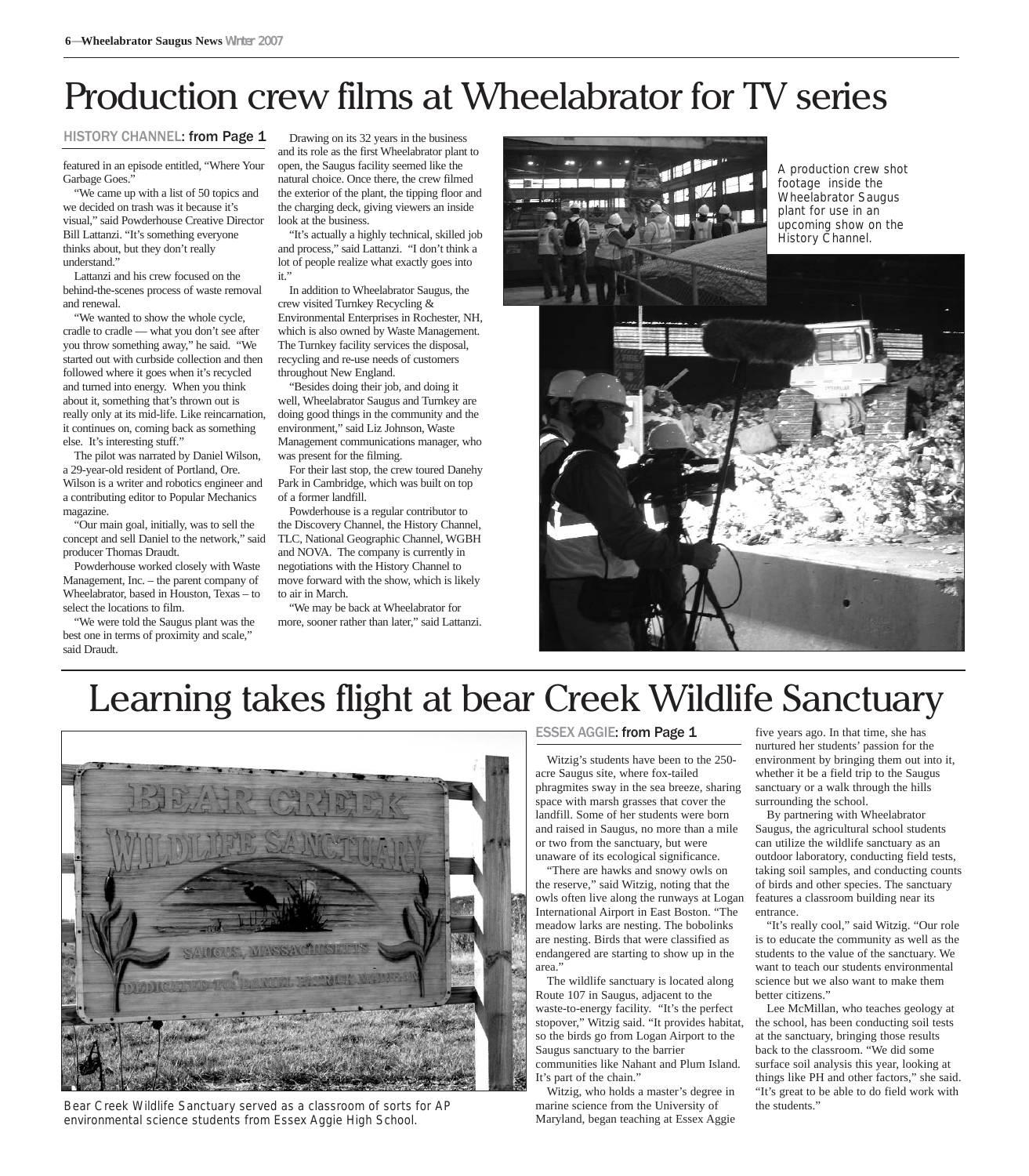

**Formerly a landfill, Bear Creek Wildlife Sanctuary has become a haven for migratory birds and other wildlife. Wheelabrator Saugus created the sanctuary in 1998 and has spent more than \$2**

**million restoring the area. Northeast Wetlands Restoration has planted more than 17,000 trees and developed nine coastal ecosystems to attract nearly 200 different types of birds.**



A Waste Management Company